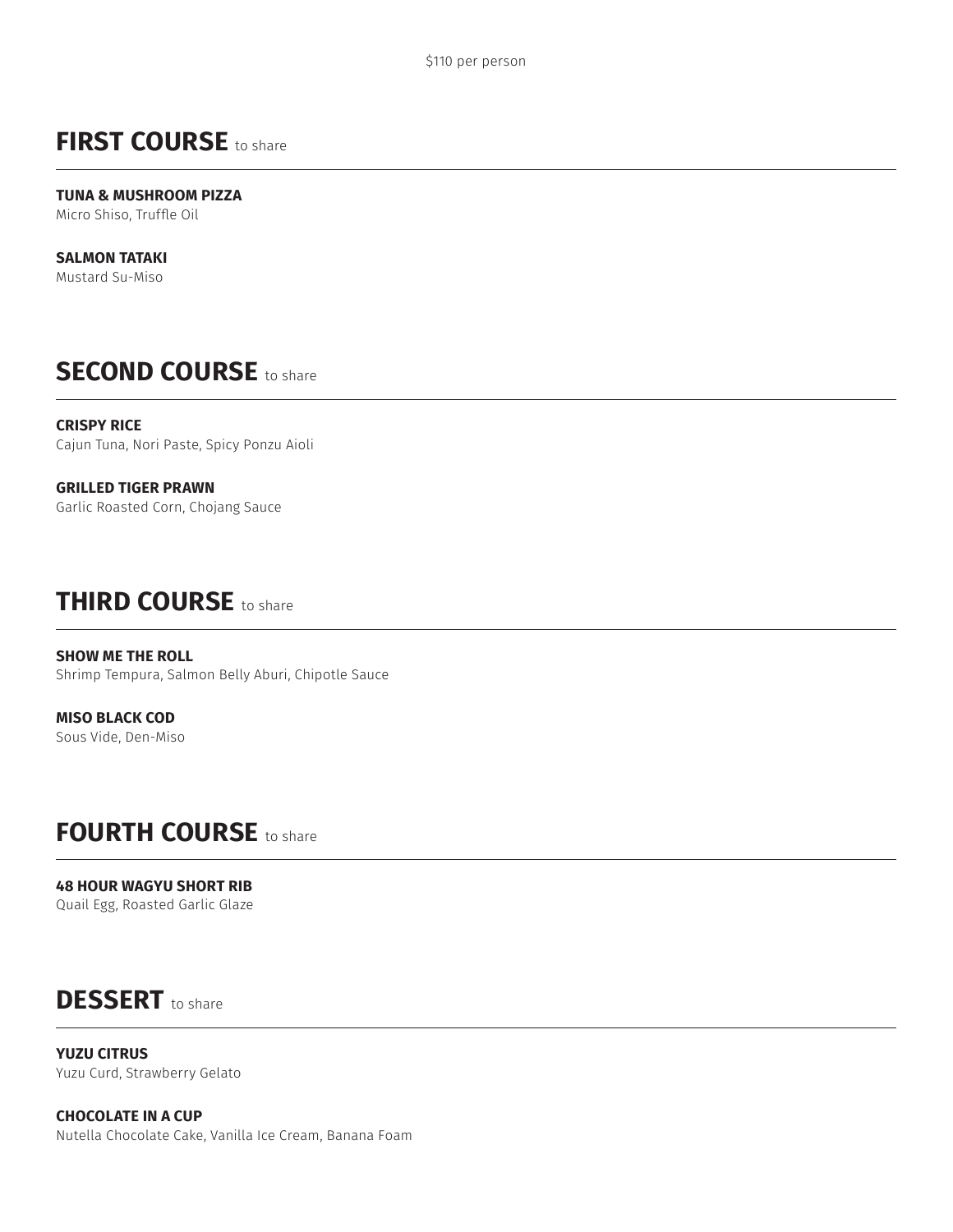## **FIRST COURSE** to share

**TUNA & MUSHROOM PIZZA** Micro Shiso, Truffle Oil

#### **WHITEFISH CARPACCIO**

Crispy Shallots, Nanbanzu

### **SECOND COURSE** to share

**AB WAGYU TACOS** Bulgogi Sauce, Tomato Ponzu

#### **GRILLED TIGER PRAWN**

Garlic Roasted Corn, Chojang Sauce

#### **THIRD COURSE** to share

#### **BROTHER FROM ANOTHER MOTHER**

Unagi, Anago Tempura, Foie Gras, Ponzu Aioli

**MISO BLACK COD** Sous Vide, Den-Miso

#### **FOURTH COURSE** to share

**48 HOUR WAGYU SHORT RIB** Quail Egg, Roasted Garlic Glaze

**SHOW ME THE ROLL** Shrimp Tempura, Salmon Belly Aburi, Chipotle Sauce

## **DESSERT** to share

**YUZU CITRUS** Yuzu Curd, Strawberry Gelato

**APPLE HARUMAKI** Caramelized Apple, Vanilla Gelato